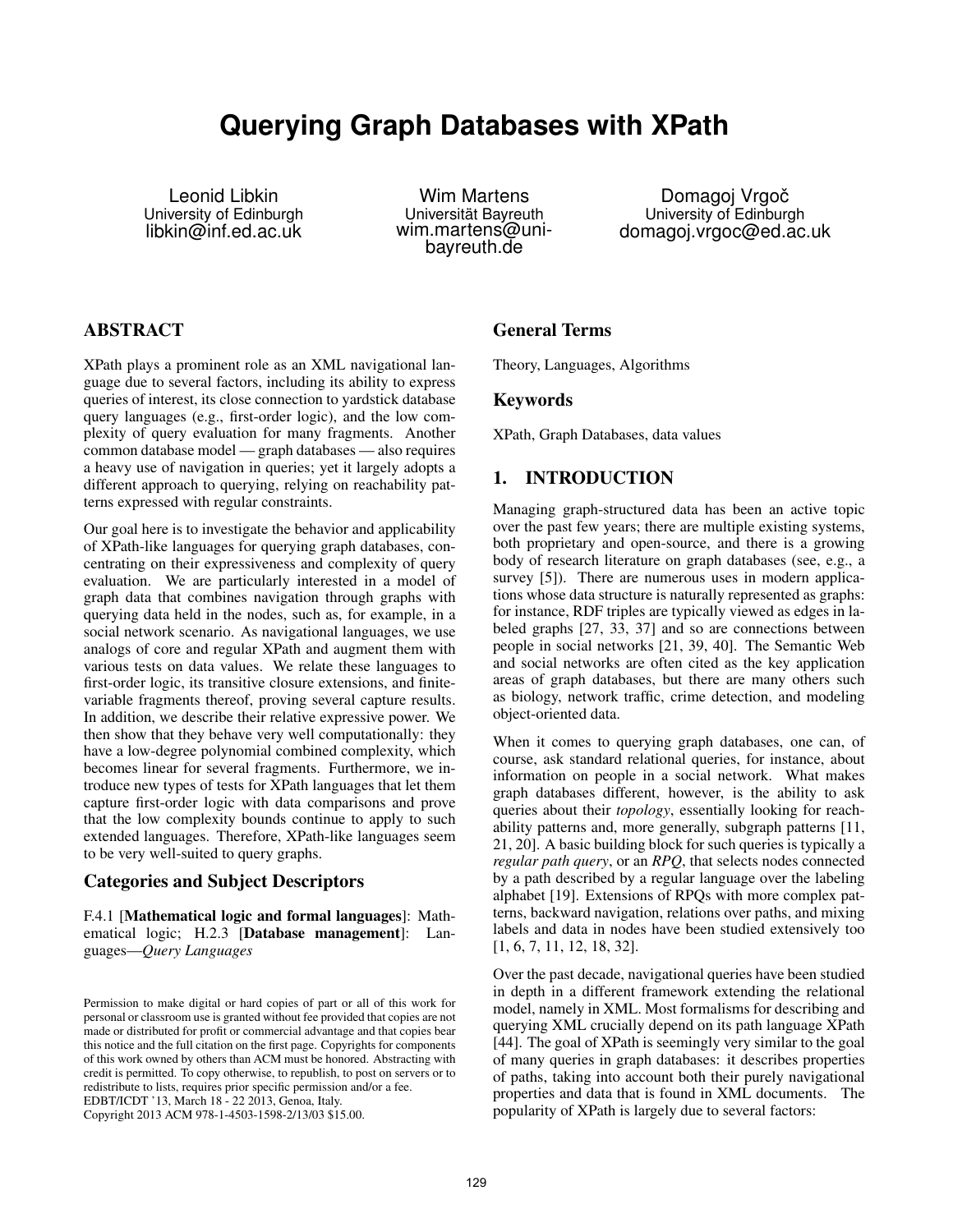- it defines many properties of paths that are relevant for navigational queries;
- it achieves expressiveness that relates naturally to yardstick languages for databases (such as first-order logic, its fragments, or extensions with some form of recursion); and
- it has good computational properties over XML, notably tractable combined complexity for many fragments and even linear-time complexity for some of them.

In view of these desirable properties, it is natural to ask whether XPath-like languages can achieve the right balance of expressiveness and complexity of query evaluation in the context of graph databases. This is the question we address in this paper.

There appear to be two ways to use XPath as a graph database language. The first possibility is to essentially stick to the idea of RPQs and use XPath to describe paths between nodes. While XPath on words with data is well understood by now [9, 22], this idea has a significant drawback: in the presence of data, evaluating RPQs quickly becomes intractable [32], ruling out XPath as an add-on to RPQs.

A different approach is to apply XPath queries to the entire graph database, rather than paths selected by RPQs and similar queries. This is the approach we pursue. To a limited extent it was tried before. On the practical side, XPath-like languages have been used to query graph data (e.g., [13, 26]), without any analysis of their expressiveness and complexity, however. On the theoretical side, several papers investigated XPath-like languages from the modal perspective, dropping the assumption that they are evaluated on trees, for instance, [2, 35]. In fact, this was mainly done in the context of semistructured data and preceded much of XPath investigation in the XML literature. The focus of papers such as [1, 2, 35] is primarily on static analysis (containment) and, in general, the settings disregard data values in graph databases.

Thus, our goal is to investigate how XPath-languages can be used to query graph databases. In particular, we want to understand both the navigational querying power of such languages, and their ability to handle navigation and data together in graph databases. In this investigation, we can take advantage of the vast existing XML literature on algorithmic and language-theoretic aspects of XPath.

Of course there is no such thing as *the* XPath: the language comes in many shapes and flavors. To start with, languages can talk about purely structural properties of documents, or they can add tests based on data values carried by documents. We have the same dichotomy for graph databases: in fact most earlier formalisms dealt with navigational queries [7, 11, 18, 19], but more recently extensions to data values have been looked at [20, 32].

The second key parameter is the expressiveness of navigational querying. The basic language one usually starts with is *core* XPath [16, 25]. It can also come in several versions, and what we use as the basic language here is essentially an adaption of Core XPath 2.0 [16] to graph databases. The reason behind it is the equivalence of the language to first-order logic, the yardstick language for relational databases (and we shall extend the equivalence to graph databases). For restricting expressiveness, we shall look at positive fragments (again, as is common in the XPath literature). For giving the language more power, we look at adding the transitive closure operator, obtaining an analog of *regular* XPath [12, 14, 16] which itself has close connections to PDL [28].

Flavor of the languages. We use several versions of XPathlike languages for graph databases. Like XPath (or closely related logics such as PDL and CTL<sup>∗</sup> ), they have node tests and path formulae, and as the basic axes they use letters from the alphabet labeling graph edges. For instance,  $a^* \cdot (b^-)^*$ finds pairs of nodes connected by a path that starts with  $a$ edges in the forward direction, followed by b-edges in the backward direction. The reader familiar with conjunctive RPQs will immediately recognize one in this expression, but the expressiveness of languages we consider is not limited to such queries. Formulae may include node tests: for instance,  $a^*[c] \cdot (b^-)^*$  modifies the above expression by requiring that the node where the  $a$ -labels switch to  $b$ -labels also has an outgoing c-edge. And crucially, node tests can refer to data values and have XPath-like conditions over them. For instance, the expression  $a^*$ [=5] $\cdot (b^-)^*$  checks if the data value in that intermediate node is 5, and  $a^*[\langle a = b \rangle] \cdot (b^-)^*$  checks if that node has two outgoing edges, labeled  $a$  and  $b$ , to nodes that store the same data value.

We define several versions of XPath for graph databases. The core language is denoted by  $GXPath_{core}$  and the analog of regular XPath by  $GXPath_{reg}$ . We augment them by different types of tests on data values, such as testing for constant values (like  $[=5]$ ), or for comparisons of data values at the end of paths (like  $\vert \langle a = b \rangle \vert$ ).

Summary of the results. We start by studying the expressive power. The first set of results concerns with pure navigational power (no data-value comparisons). It turns out that  $GXPath<sub>core</sub> captures precisely  $FO^3$ , first-order logic with$ 3 variables, like its analog (core XPath 2.0) on trees. The difference, though, is that on graphs  $FO \neq FO^3$ , but on trees the two are the same. The proof establishes connection with relation algebra [43] which was recently studied in connection with pure navigational querying of graph databases, but from a rather different angle (see [23, 24] which considered relative expressiveness of fragments of relation algebra based on sets of operators).

Note that on trees there is another way of capturing FO, by means of *conditional* XPath [36], which adds the untiloperator. We show that on graphs the analog of conditional XPath goes beyond FO.

When we move to  $GXPath_{reg}$ , we show that the positive fragment of it captures precisely the *nested regular expressions* [38], proposed as the navigational mechanism for SPARQL. This further confirms the usefulness of XPath for graph querying. Full GXPath<sub>reg</sub> is more expressive and corresponds to a fragment of the transitive closure logic. We also show that it is incompatible with other graph languages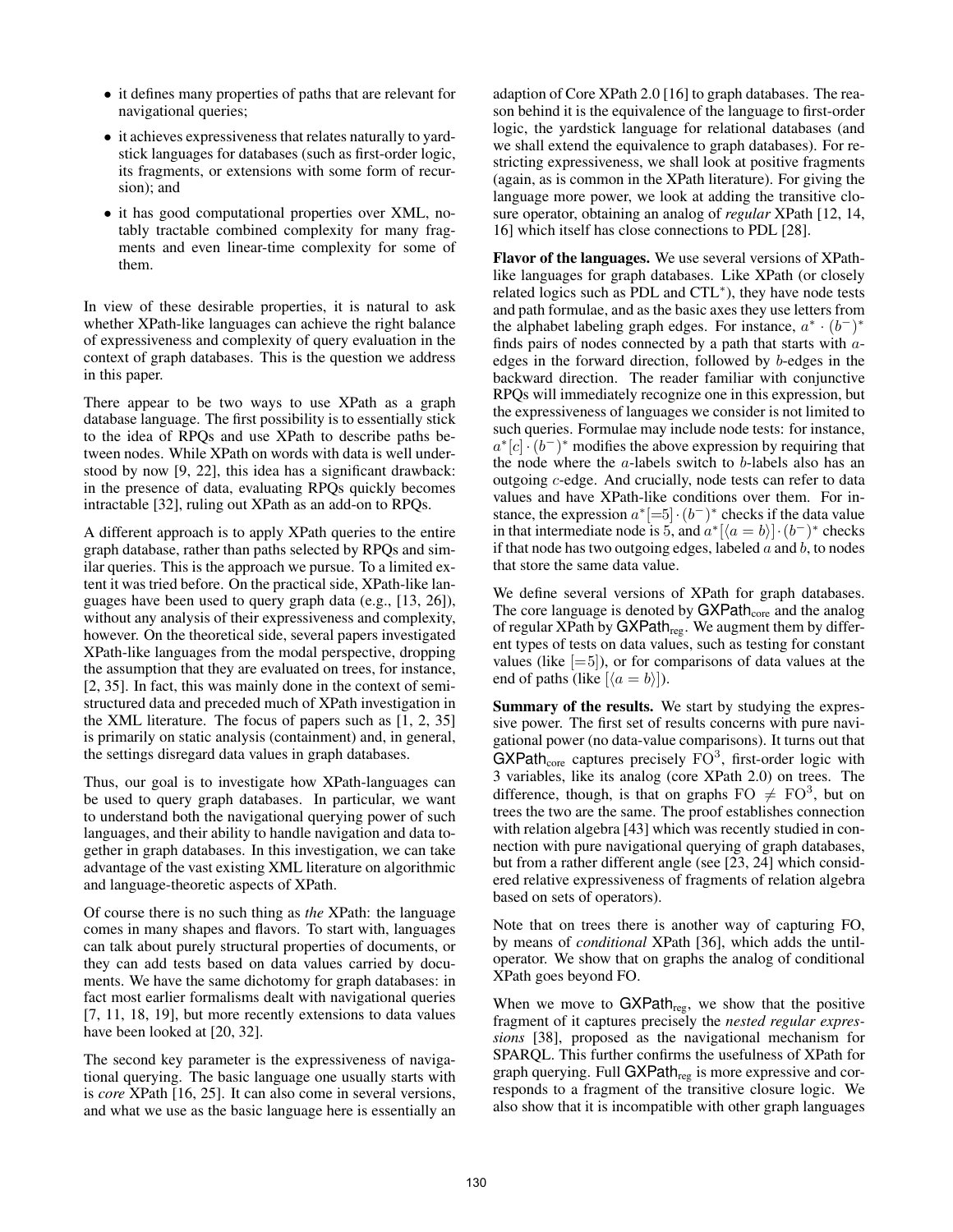such as RPQs and several of their extensions.

With data value comparisons, we show that adding the two types of node tests described above increases expressiveness and we provide the exact comparisons of the power of language fragments with different types of tests. Even the strongest tests do not give GXPath<sub>core</sub> the power to capture  $FO<sup>3</sup>$  with data value comparisons, but we produce a different type of tests that elevate the language to the full power of  $FO<sup>3</sup>$ . These were introduced in [32]: an example of such a test is  $a_{-}$ , selecting a-labeled edges between nodes with the same value.

We then move to the study of the complexity of XPath languages. We further extend them with numerical path formulae: for instance,  $a^{n,m}$ , for  $n < m$ , says that two nodes are reachable by a path of as whose length is between  $n$  and  $m$ . These comparisons, proposed in the SPARQL recommendations [29], do not affect expressiveness, but they can make expressions much more succinct [33].

We show that the complexity of *all* XPath languages on graphs inherits nice properties from XPath on trees, due to the 'modal' nature of the language: the combined complexity is always polynomial. Even more, it is always a lowdegree polynomial. In fact, the query complexity is linear for all the fragments we consider. The data complexity is not worse than quadratic for navigational  $GXPath_{reg}$  and linear for its positive fragments. With data comparisons added, data complexity becomes quadratic (or better) again. When numerical path formulae are added, the data complexity is not worse than cubic.

The main conclusion is that XPath-like languages over graph databases should not be overlooked due to the combination of their expressiveness and low complexity of query evaluation.

Remark. Many ideas behind XPath came from logics initially designed for arbitrary labeled transition systems, for instance PDL and CTL<sup>∗</sup> . So, in a way, adapting XPath to graph databases, whose underlying model is, in essence, labeled transition systems, may look like going back to the origins. Nonetheless, this is not quite so, and there are indeed results to show that are specifically tailored to the graph database context.

To start with, we concentrate on graphs that carry *data*: this is crucial in the database scenario, but is generally disregarded in verification and model checking. Handling data has been studied extensively in the XPath context, so we can combine both model-checking techniques for navigational features with XPath techniques for handling data. Some of the features, such as counting, are specifically added in response to SPARQL recommendations.

The second distinction is that there is a mismatch between features naturally required by logics of programs and by logics for querying graph data. Even though an occasional fragment of an XPath-like language may coincide with an existing logic (e.g., PDL is what becomes navigational pathpositive graph XPath in our classification), most of the time

we concentrate on languages that do not have precise counterparts on the program logic side.

Organization. We define graph databases in Section 2. In Section 3 we introduce our XPath-like languages. In Section 4 we study their expressive power, and in Section 5 we investigate their complexity. In Section 6 we introduce new data tests that go beyond those present in XPath and study their expressiveness and complexity. Concluding remarks are in Section 7. Due to space limitations, most proofs are only sketched here.

# 2. PRELIMINARIES

We first describe graph databases. We assume a model in which edges are labeled by letters from a finite alphabet  $\Sigma$  and nodes can contain data values from a countably infinite set  $D$  (for instance, attributes of people in a social network). For simplicity of notation only, we assume a single data value per node, as is often done in modeling XML with data trees [42]. This is not a restriction at all, as different attributes can be added by adding extra outgoing edges with specified labels (again, in the same way as data trees model XML documents).

DEFINITION 2.1 (DATA GRAPHS). *A* data graph *(over*  $\Sigma$  *and*  $\mathcal{D}$ *) is a triple*  $G = \langle V, E, \rho \rangle$ *, where:* 

- V *is a finite set of nodes;*
- $E \subseteq V \times \Sigma \times V$  *is a set of labeled edges; and*
- $\bullet$   $\rho: V \to \mathcal{D}$  *is a function that assigns a data value to each node in* V *.*

When we deal with purely navigational queries, *i.e.*, those not taking into account data values, we refer to graph  $\langle V, E \rangle$ , omitting the function  $\rho$ . We write  $E_a$  for the set of a-labeled edges, i.e.,  $E_a = \{(v, v') | (v, a, v') \in E\}.$ 

A path from node  $v_1$  to  $v_n$  in a graph is a sequence

$$
\pi = v_1 a_1 v_2 a_2 v_3 \dots v_{n-1} a_{n-1} v_n \tag{1}
$$

such that each  $(v_i, a_i, v_{i+1})$ , for  $i < n$ , is an edge in E. We use the notation  $\lambda(\pi)$  to denote the label of path  $\pi$ , i.e., the word  $a_1 \ldots a_{n-1} \in \Sigma^*$ .

### *Navigation languages for graph databases.*

Most navigational formalisms for querying graph databases are based on *regular path queries*, or *RPQ*s [19], and their extensions. An RPQ is an expression of the form  $x \stackrel{L}{\rightarrow} y$ , where L is a regular language over  $\Sigma$  (typically represented by a regular expression or an NFA). Given a  $\Sigma$ -labeled graph  $G = \langle V, E \rangle$ , the answer to an RPQ as above is the set of pairs of nodes  $(v, v')$  such that there is a path  $\pi$  from v to  $v'$ with  $\lambda(\pi) \in L$ .

*Conjunctive RPQs*, or *CRPQs* [18] are the closure of RPQs under conjunction and existential quantification. Formally,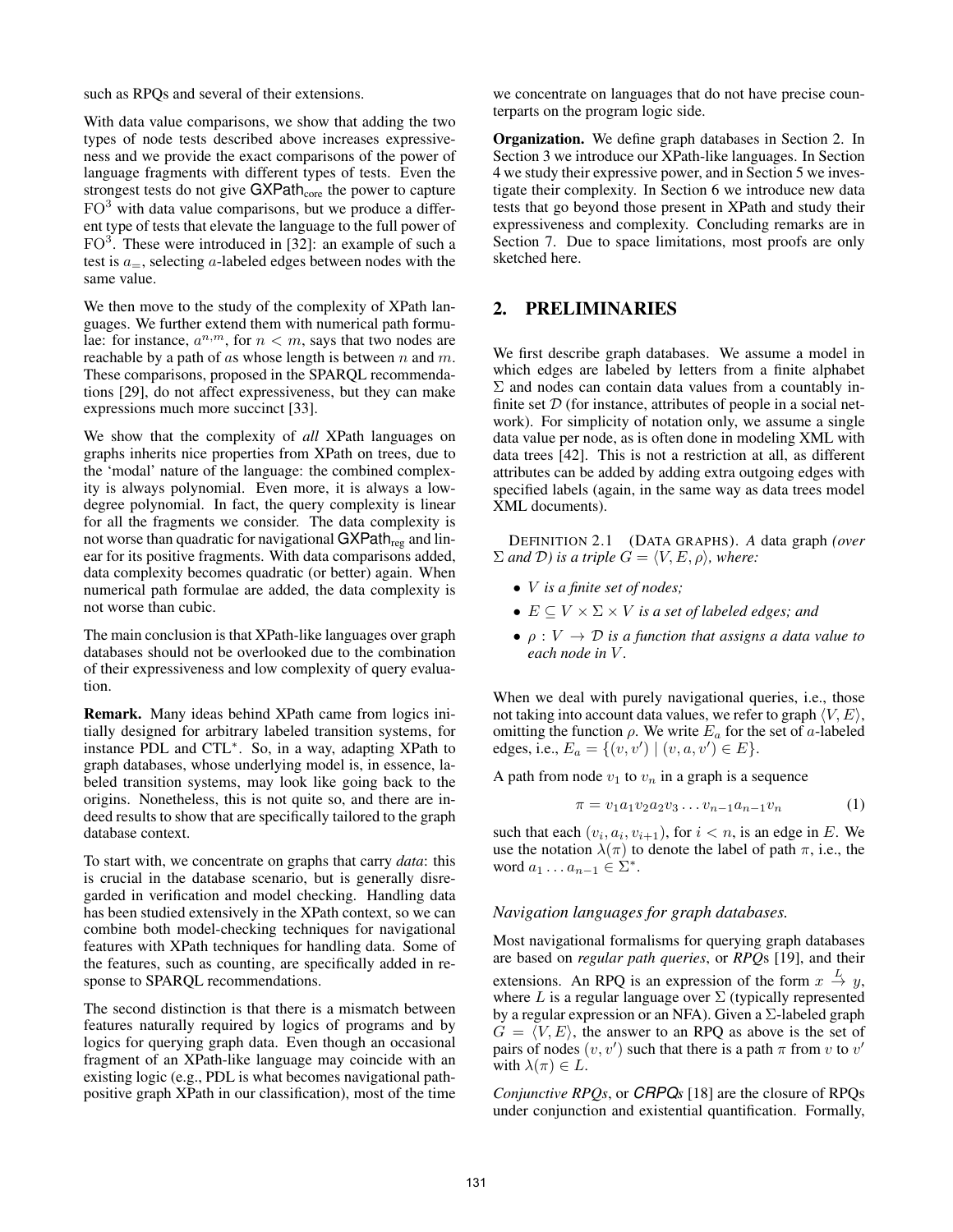they are expressions of the form

$$
\varphi(\bar{x}) = \exists \bar{y} \bigwedge_{i=1}^{n} (z_i \xrightarrow{L_i} u_i), \tag{2}
$$

where all variables  $z_i, u_i$  come from  $\bar{x}, \bar{y}$ . The semantics naturally extends the semantics of RPQs:  $\varphi(\bar{a})$  is true in G iff there is a tuple b of nodes such that, for every  $i \leq n$ , every pair  $v_i$ ,  $v'_i$  interpreting  $z_i$  and  $u_i$  is in the answer to the RPQ  $z_i \stackrel{L_i}{\longrightarrow} u_i.$ 

These have been further extended, for instance, to 2CRPQs that allow navigation in both directions (i.e., the edges can be traversed both forwards and backwards [11]), U2CRPQs that allow unions, or to *extended* CRPQs, in which paths witnessing the RPQs  $z_i \stackrel{L_i}{\longrightarrow} u_i$  can be named and compared for relationships between them, defined as regular or even rational relations [7, 6].

# 3. XPATH-LIKE LANGUAGES FOR GRAPHS

We follow the standard way of defining XPath fragments [10, 12, 22, 25, 36, 16] and introduce some variants of *graph XPath*, or GXPath, to be interpreted over graph databases. As usual, XPath formulae are divided into *path formulae*, producing sets of pairs of nodes, and *node tests*, producing sets of nodes. Path formulae will be denoted by letters from the beginning of the Greek alphabet ( $\alpha$ ,  $\beta$ , ...) and node formulae by letters from the end of the Greek alphabet  $(\varphi, \psi, \ldots).$ 

Since we deal with data values, we need to define *data tests* permitted in node formulae. There will be two kinds of them.

1. Constant tests: For each data value  $c \in \mathcal{D}$ , we have two tests  $=c$  and  $\neq c$ . The intended meaning is to test if the data value in the current node equals to, or differs from, constant c.

The fragment of GXPath that uses constant tests will be denoted by GXPath(c).

2. Equality/inequality tests: These are typical XPath (in)equality tests of the form  $\langle \alpha = \beta \rangle$  and  $\langle \alpha \neq \beta \rangle$ , where  $\alpha$  and  $\beta$  are path expressions. The intended meaning is to check for the existence of two paths, one satisfying  $\alpha$  and the other satisfying  $\beta$ , which end with equal (resp., different) data values.

The appropriate fragment will be denoted by GXPath(eq). If we have both constant tests and equality tests, we denote resulting fragments by GXPath(c, eq).

Next we define expressions of GXPath. As already mentioned in the introduction, we look at *core* and *regular* versions of XPath. They both have node and path expressions. Node expressions in all fragments are given by the grammar:

$$
\varphi, \psi := \top |\text{test} | \neg \varphi | \varphi \wedge \psi | \varphi \vee \psi | \langle \alpha \rangle
$$

where test is one of the permitted data tests defined earlier, and  $\alpha$  is a path expression.

The path formulae of the two flavors of GXPath are given below. In both cases a ranges over  $\Sigma$ .

Path expressions of *Regular graph XPath*, denoted by GXPath $_{reg}$ , are given by:

$$
\alpha, \beta := \varepsilon \mid \underline{\quad} \mid a \mid a^{-} \mid [\varphi] \mid \alpha \cdot \beta \mid \alpha \cup \beta \mid \overline{\alpha} \mid \alpha^*
$$

Path expressions of *Core graph XPath* denoted by  $GXPath<sub>core</sub>$  are given by:

$$
\alpha, \beta := \varepsilon \mid \underline{\quad} \mid a \mid a^- \mid a^* \mid a^{-*} \mid [\varphi] \mid \alpha \cdot \beta \mid \alpha \cup \beta \mid \overline{\alpha}
$$

We call this fragment "Core graph  $XPath$ ", since it is natural to view edge labels (and their reverse) in data graphs as the single-step axes of the usual XPath on trees. For instance,  $a$  and  $a^-$  could be similar to "child" and "parent". Thus, in our core fragment, we only allow transitive closure over navigational single-step axes, as is done in Core XPath on trees. Note that we did not explicitly define the counterpart of node label tests in GXPath node expressions to avoid notational clutter, but all the results remain true if we add them.

Finally, we consider another feature that was recently proposed in the context of navigational languages on graphs (such as in SPARQL 1.1 [29]), namely counters. The idea is to extend all grammars defining path formulae with new path expressions

 $\alpha^{n,m}$ 

for  $n, m \in \mathbb{N}$  and  $n < m$ . Informally, this means that we have a path that consists of some  $k$  chunks, each satisfying  $\alpha$ , with  $n \leq k \leq m$ .

When counting is present in the language, we denote it by  $\#GXP$ ath, e.g.,  $\#GXP$ ath<sub>core</sub>.

Given these path and node formulae, we can combine  $GXPath_{core}$  and  $GXPath_{reg}$  with different flavors of node tests or counting, starting with purely navigational fragments (neither c nor eq tests are allowed) and up to having both c and eq tests. For example,  $\#GXPath_{reg}(c, eq)$  is defined by mutual recursion as follows:

$$
\alpha, \beta := \varepsilon \mid \quad |a|a^{-} | [\varphi] | \alpha \cdot \beta | \alpha \cup \beta | \overline{\alpha} | \alpha^{*} | \alpha^{n,m}
$$
  

$$
\varphi, \psi := \neg \varphi | \varphi \wedge \psi | \langle \alpha \rangle | = c | \neq c | \langle \alpha = \beta \rangle | \langle \alpha \neq \beta \rangle
$$

with c ranging over constants.

We define the semantics with respect to a data graph  $G =$  $\langle V, E, \rho \rangle$ . The semantics  $[\![\alpha]\!]^G$  of a path expression  $\alpha$  is a set of pairs of vertices and the semantics of a node test  $[\![\alpha]\!]^G$ of pairs of vertices and the semantics of a node test,  $[\varphi]]^G$ ,<br>is a set of vertices. The definitions are given in Figure 1. In is a set of vertices. The definitions are given in Figure 1. In that definition, by  $R^k$  we mean the k-fold composition of a binary relation R, i.e.,  $R \circ R \circ \ldots \circ R$ , with R occurring k times.

*Remark.* Note that each path expression  $\alpha$  can be transformed into a node test by the means of  $\langle \alpha \rangle$  operator. In particular, we can test if a node has a b-successor by writing, for instance,  $\langle b \rangle$ . To reduce the clutter when using such tests in path expressions, we shall often omit the  $\langle \rangle$  braces and write e.g.  $a[b]$  instead of  $a[\langle b \rangle]$ .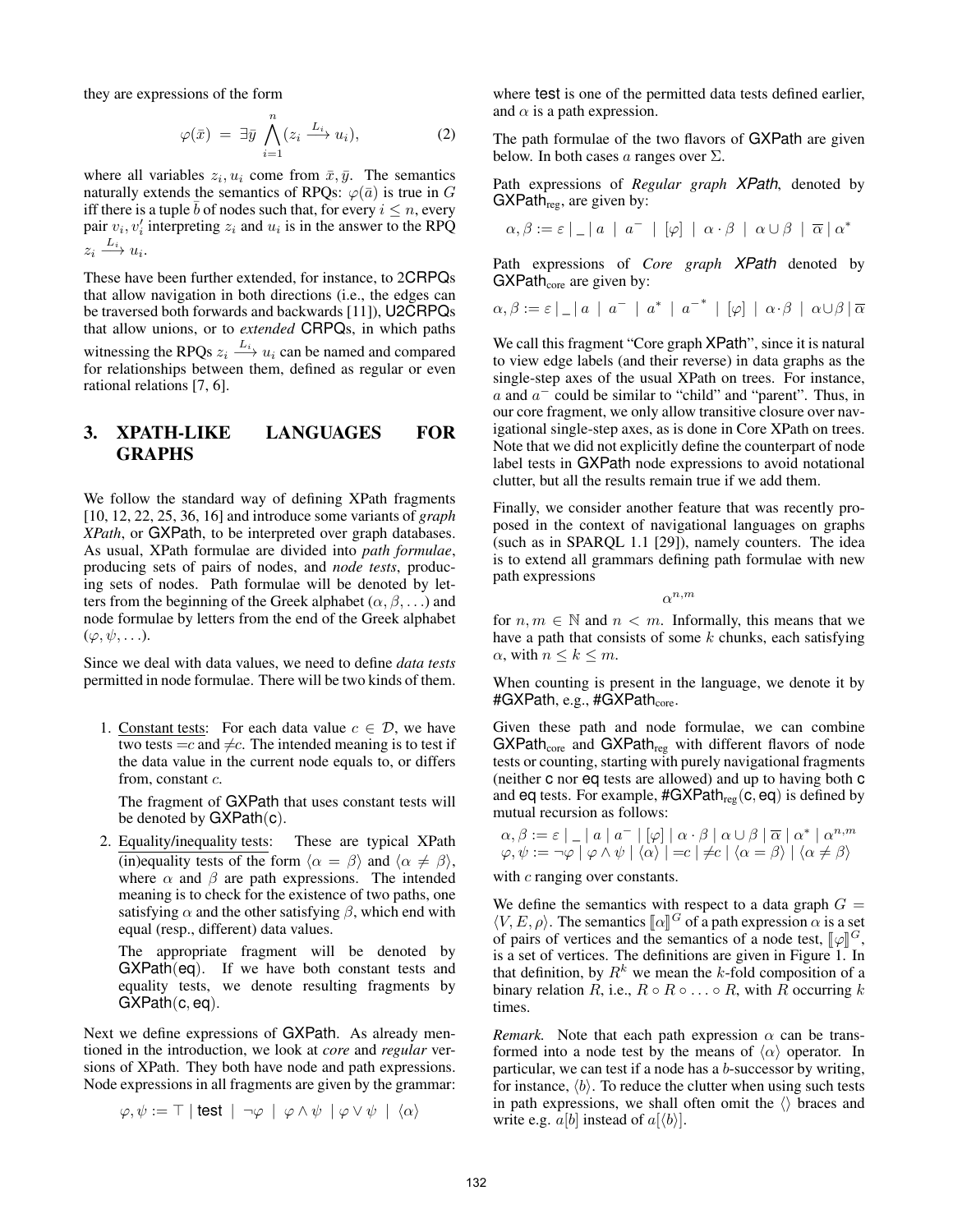| Path expressions                                                                                                  |
|-------------------------------------------------------------------------------------------------------------------|
| $\llbracket \varepsilon \rrbracket^G = \{(v, v') \mid v \in V\}$                                                  |
| $\llbracket \Box \rrbracket^G = \{(v, v') \mid (v, a, v') \in E \text{ for some } a\}$                            |
| $\llbracket a \rrbracket^G = \{(v, v') \mid (v, a, v') \in E\}$                                                   |
| $\llbracket a^* \rrbracket^G = \{ (v, v') \mid (v', a, v) \in E \}$                                               |
| $\llbracket \alpha^* \rrbracket^G = \text{the reflexive transitive closure of } \llbracket \alpha \rrbracket^G$   |
| $\llbracket \alpha \cup \beta \rrbracket^G = \llbracket \alpha \rrbracket^G \cup \llbracket \beta \rrbracket^G$   |
| $\llbracket \varphi \rrbracket^G = \{ (v, v) \in G \mid v \in \llbracket \varphi \rrbracket^G \}$                 |
| $\llbracket \alpha \rrbracket^G = \{ (v, v) \in G \mid v \in \llbracket \varphi \rrbracket^G \}$                  |
| $\llbracket \alpha \rrbracket^G = \text{diag} \{ (v, v') \in \llbracket \alpha \rrbracket^G \}$                   |
| $\llbracket \alpha \rrbracket^G = \text{diag} \{ (v, v') \in \llbracket \alpha \rrbracket^G \}$                   |
| $\llbracket \alpha \rrbracket^G = \text{diag} \{ \varphi \mid \exists v' \in \llbracket \alpha \rrbracket^G \}$   |
| $\llbracket \varphi \wedge \psi \rrbracket^G = \llbracket \varphi \rrbracket^G \cup \llbracket \psi \rrbracket^G$ |
| $\llbracket \varphi \in \llbracket \varphi \in \llbracket \varphi \in \llbracket \varphi \right]^G$               |

Figure 1: Semantics of Graph XPath expressions with respect to  $G = \langle V, E, \rho \rangle$ 

#### *Basic expressiveness results.*

Some expressions are readily definable with those we have. For instance, Boolean operations  $\alpha \cap \beta$  and  $\alpha - \beta$  with the natural semantics are definable. Indeed,  $\alpha - \beta$  is definable as  $\overline{\alpha \cup \beta}$ , and intersection is definable with union and complement. So when necessary, we shall use intersection and set difference in path expressions.

Counting expressions  $\alpha^{n,m}$  are definable too: they abbreviate  $\alpha \cdots \alpha \cdot (\alpha \cup \varepsilon) \cdots (\alpha \cup \varepsilon)$ , where we have a concatenation of *n* times  $\alpha$  and  $m - n$  times ( $\alpha \cup \varepsilon$ ). Thus, adding counters does not influence expressivity of any of the fragments, since we always allow concatenation and union. However, counting expressions can be exponentially more succinct than their smallest equivalent regular expressions (independent of whether  $n$  and  $m$  are represented in binary or in unary) [33]. We will exhibit a query evaluation algorithm with polynomial-time complexity even for such expressions with counters represented in binary.

We next give three examples of GXPath expressions to illustrate what sort of queries one can ask using these languages.

1. The expression  $(a[b])^*$  will simply give us all pairs  $(x, y)$  of nodes that are connected by a path of the following form:



That is,  $x$  and  $y$  are connected by an  $a^*$  labelled path such that each node on the path also has an outgoing b-labelled edge. (Nodes that are different in the picture do not have to be different in the graph.)

2. The expression  $\langle aa^* \neq bc^- \rangle$  will give us all nodes x such that there are nodes y and z, reachable by  $aa^*$ and bc<sup>−</sup> respectively, with different data values. For example in the graph given in the following image the nodes  $x_1$  and  $x_2$  will be selected by our query, while  $x_3$  will not.



3. The expression  $\langle (a[-5] \cdot (a[-5])^*) \cap \varepsilon \rangle$  will extract all the nodes  $x$  such that there is a cycle starting at  $x$ in which each edge is labelled by  $a$  and each node has the data value 5. In particular the node  $x$  will have data value 5. Note that this example illustrates how we can define loops using GXPath.

As another observation on the expressiveness of the language, note that we can define a test  $\langle \alpha = c \rangle$ , with the semantics  $\{v \mid \exists v' (v, v') \in [\![\alpha]\!]^G$  and  $\rho(v') = c\}$ , by using the expression  $\langle \alpha [-c] \rangle$ the expression  $\langle \alpha| = c \rangle$ .

Another thing worth noting is that node expressions can be defined in terms of path operators. For example  $\varphi \wedge \psi$  is defined by the expression  $\langle \varepsilon[\varphi] \cdot \varepsilon[\psi] \rangle$ , while  $\neg \varphi$  is defined by  $\langle \overline{\varepsilon[\varphi]} \rangle$ .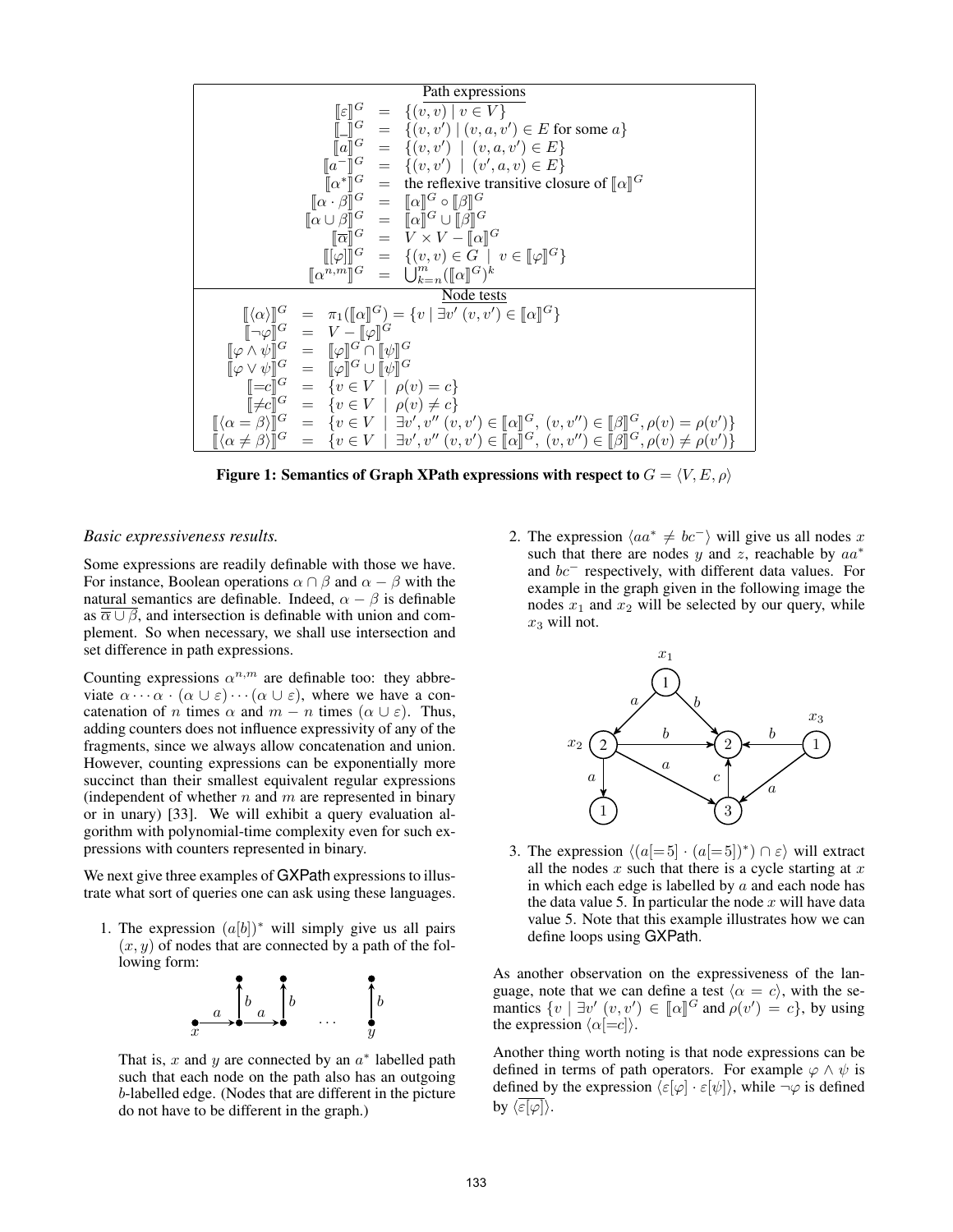### *Complement and positive fragments.*

In standard XPath dialects on trees, complementation operators are not included and one usually shows that languages are closed under negation. This is no longer true for arbitrary graphs, due to the following.

**PROPOSITION** 3.1. *Neither*  $\overline{\alpha}$  *nor*  $\alpha - \beta$  *is definable in GXPathreg without complement on path expressions.*

The proof is an immediate consequence of the following observation. Given a data graph G, let  $V_1, \ldots, V_m$  be sets of nodes of its (maximal) connected components (with respect to the edge relation  $\bigcup_{a \in \Sigma} E_a$ ). Then a simple induction on the structure of the expressions of  $GXPath_{reg}$  without complement on path expressions shows that for each expression  $\alpha$ , we have  $[\![\alpha]\!]^G \subseteq \bigcup_{i \leq m} V_i \times V_i$ . However, both path<br>complementation  $\overline{\alpha}$  and noth difference  $\alpha$ ,  $\beta$  violate this complementation  $\bar{\alpha}$  and path difference  $\alpha - \beta$  violate this property.

In what follows, we consider fragments of our languages that restrict complementation and negation. There are two kinds of them, the first corresponding to the well-studied notion of positive XPath.

- The *positive fragments* are obtained by removing  $\neg \varphi$ and  $\overline{\alpha}$  from the definitions of node and path formulae. We use the superscript pos to denote them, i.e., we write GXPath $_{\rm core}^{\rm pos}$  and GXPath $_{\rm reg}^{\rm pos}.$
- The *path-positive fragments* are obtained by removing  $\overline{\alpha}$  from the definitions of path formulae, but keeping  $\neg \varphi$  in the definitions of node formulae. We use the superscript path-pos to denote them, i.e., we write  $GXPath_{\text{core}}^{\text{path-pos}}$  and  $GXPath_{\text{reg}}^{\text{path-pos}}$ .

# 4. EXPRESSIVE POWER OF LANGUAGES

The goal of this section is to analyze the expressiveness of various XPath-like formalisms for graph databases that we introduced. We start with navigational features and then analyze languages that handle data comparisons. Additional analysis of expressiveness is given in Section 6 where we extend languages with more powerful comparisons of data.

#### 4.1 Expressiveness of navigational languages

We provide three types of analysis of expressiveness of navigational features of dialects of graph XPath:

- We compare them with FO, fragments and extensions. The core language will capture  $FO^3$ . This is similar to a capture result for trees [36]; the main difference is that on graphs, unlike on trees, this falls short of full FO. We also provide a counterpart of this result for  $GXPath<sub>reg</sub>$ , adding the transitive closure operator.
- We compare them with commonly used graph languages, such as nested regular expressions [38] and CRPQs (and relatives). We identify a fragment of  $GXPath_{reg}$  that captures nested regular expressions, but show that generally, XPath flavors are incompatible with CRPQs and their extensions.

• We look at the analog of conditional XPath [36] which captures FO over trees and show that, in contrast, over graph databases, it can express queries that are not FOdefinable.

#### *4.1.1 Comparisons with FO and relatives*

To compare expressiveness of GXPath fragments with firstorder logic, we need to explain how to represent graph databases as FO structures. Since all the formalisms can express reachability queries (at least with respect to a single label), we view graphs as FO structures

$$
G = \langle V, (E_a, E_{a^*})_{a \in \Sigma} \rangle
$$

where  $E_a = \{(v, v') | (v, a, v') \in E\}$  and  $E_{a^*}$  is its reflexive-transitive closure.

Recall that  $FO<sup>k</sup>$  stands for the k-variable fragment of FO, i.e., the set of all FO formulae that use variables from a fixed set  $x_1, \ldots, x_k$ . As we mentioned, on trees, the core fragment of XPath 2.0 was shown to capture  $FO^3$ . We now prove that the same remains true without restriction to trees.

THEOREM 4.1.  $GXPath_{core} = FO^3$  *with respect to both path queries and node tests.*

*Proof sketch*. The idea behind this proof is to use the characterization of  $FO<sup>3</sup>$  in terms of relation algebras [43]. These are algebras of binary relations over some domain V and are closed under composition of relations, complementation (over  $V^2$ ), union and reverse relation. We start with a base set  $A_1, \ldots, A_n$  of binary relations over V and interpret the operations in a standard way. We shall be using relation algebras over V whose base relations are those in the FO vocabulary, i.e., the  $E_a$ s and the  $E_{a*}$ s.

We can then show that, for each  $FO^3$  formula  $F(x, y)$  with free variables x and y (in the vocabulary of the  $E_a$ s and  $E_{a*}$  s), there is a path expression  $\alpha_F$  of GXPath<sub>core</sub> such that  $(a, b) \in [\![\alpha_F]\!]^{\overline{G}}$  iff  $G \models F(a, b)$ . This is done by going through relation algebra (with base binary relations  $F \nF$ . through relation algebra (with base binary relations  $E_a$ ,  $E_a$ <sup>\*</sup>, for  $a \in \Sigma$ ) and showing that such an algebra is equivalent with path expressions of  $GXPath_{core}$  over the class of graphs where  $E_{a^*}$  is the reflexive transitive closure of  $E_a$ . The other direction is actually much simpler as we only have to give a translation from  $GXPath_{core}$  formulas to  $FO^3$  formulas.

Note that going through relation algebra works only for formulas with two free variables. To show that every formula  $F(x)$  with a single free variable is equivalent to a GXPath<sub>core</sub> node test we can define  $F'(x, y)$  as  $(x = y) \wedge$  $F(x)$ , and find an equivalent path expression  $\alpha_{F'}$ . Then we simply set  $\varphi_F := \langle \alpha_{F'} \rangle$  to get the node expression equivalent to  $F$ .

Not all results about the expressiveness of XPath on trees extend to graphs. For instance, on trees, the regular fragment with no negation on paths (i.e., the path-positive fragment) can express all of FO [36]. This fails over graphs: GXPath<sub>reg</sub> fails to express even all of  $FO<sup>2</sup>$  when restricted to its path-positive fragment (i.e, the fragment that still permits unary negation).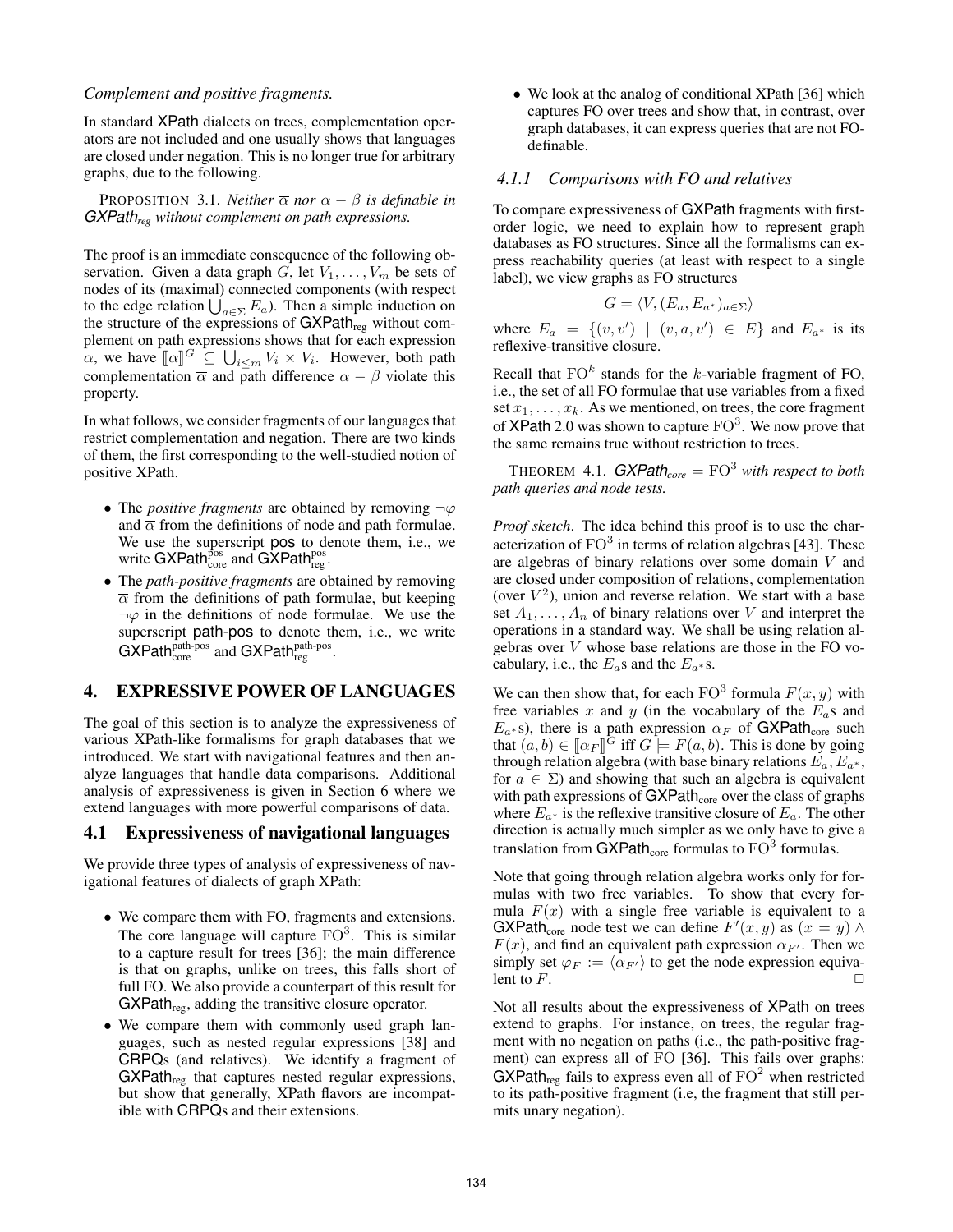PROPOSITION 4.2. *There exists a binary*  $FO<sup>2</sup>$  query that *is not definable in GXPath* $_{reg}^{path-pos}$ *.* 

*Proof sketch*. The idea is to observe that path-positive fragments of GXPath cannot define the universal binary relation on an input graph. The query not definable in  ${\sf GXPath}_{{\rm reg}}^{{\sf path-pos}}$ is then the one saying that there are at least two nodes in a given graph.  $\Box$ 

We now move to  $GXPath_{reg}$  and relate it to a fragment of FO<sup>\*</sup>, the parameter-free fragment of the transitive-closure logic. The language of  $FO^*$  extends the one of FO with a transitive closure operator that can be applied to formulas with precisely two free variables. That is, for any FO formula  $F(x, y)$ , the formula  $F^*(x, y)$  is also an FO\* formula. The semantics is the reflexive-transitive closure of the semantics of F. That is,  $G \models F^*(a, b)$  iff  $a = b$  or there is a sequence of nodes  $a = v_0, v_1, \ldots, v_n = b$  for  $n > 0$  such that  $G \models F(v_i, v_{i+1})$  whenever  $0 \leq i < n$ .

By  $(FO^*)^k$  we mean the k-variable fragment of  $FO^*$ . Note that when we deal with  $FO^*$  and  $(FO^*)^k$ , we can view graphs as structures of the vocabulary  $(E_a)_{a \in \Sigma}$ , since all the  $E_{a*}$ s are definable, and there is no reason to include them in the language explicitly.

Over trees, regular XPath is known to be equal to  $(\text{FO}^*)^3$ [14]. The next theorem shows that over graphs, these logics coincide as well.

THEOREM 4.3.  $GXPath_{reg} = (FO^*)^3$ .

*Proof sketch*. The containment of  $GXPath_{reg}$  in  $(FO^*)^3$  is done by a routine translation.

To show the converse, we use techniques similar to those in the proof of Theorem 4.1: we extend  $(FO^*)^3$  and relation algebra equivalence to state that relation algebra with the transitive closure operator has equal expressive power to  $(FO^*)^3$  over the class of all labeled graphs. For this one can simply check that the inductive proof from [4] can be extended by adding two extra inductive clauses. Namely, when going from relation algebra to  $FO<sup>3</sup>$  we simply state that expressions of the form  $R^*$  are equivalent to  $\overline{F_R^*}(x, y)$ , where  $F_R$  is the formula equivalent to R. In the other direction we simply state that  $F^*(x, y)$  is equivalent to  $(R_F(x, y))^*$ . Here by  $R_F(x, y)$  we denote the expression equivalent to  $F(x, y)$ , when the variables are used in that particular order. After that one verifies that the correctness proof of [4] applies.

What about the relative expressive power of  $GXPath<sub>core</sub>$  and  $GXPath_{reg}$ ? For positive fragments, known results on trees (see [16]) imply the following.

COROLLARY 4.4. 
$$
GXPath_{core}^{pos} \subsetneq GXPath_{reg}^{pos}
$$
.

We shall later see that the strict separation applies to full languages. This is not completely straightforward even though  $GXPath_{core}$  is equivalent to a fragment of FO, since the latter uses the vocabulary with transitive closures. This makes it harder to apply standard techniques, such as locality, directly. We shall see how to establish separation when we deal with conditional XPath in Section 4.1.3.

#### *4.1.2 Comparisons with path queries*

Our next goal is to compare the expressiveness of XPath formalisms for graphs with that of other established formalisms. We start with *nested regular expressions*, which have been proposed as a navigational mechanism of SPARQL for querying RDF data [38]. After that we look at traditional languages such as RPQs, CRPQs, and relatives.

Nested regular expressions. These expressions, abbreviated as NRE, over a finite alphabet  $\Sigma$  extend ordinary regular expressions with the nesting operator and inverses [38]. Formally they are defined as follows:

$$
n := \varepsilon \ | \ a \ | \ a^{-} \ | \ n \cdot n \ | \ n^* \ | \ n + n \ | \ [n]
$$

where *a* ranges over  $\Sigma$ .

Intuitively NREs define binary relations consisting of pairs of nodes connected by a path specified by the NRE. When interpreted on a data graph  $G$  the relations are defined inductively as follows:

$$
\begin{array}{rcl}\n[\varepsilon]^G & = & \{(v, v) \mid v \in V\} \\
[\![a]\!]^G & = & \{(v, v') \mid (v, a, v') \in E\} \\
[\![a^-]\!]^G & = & \{(v, v') \mid (v', a, v) \in E\} \\
[\![n \cdot n']\!]^G & = & [\![n]\!]^G \circ [\![n']\!]^G \\
[\![n + n']\!]^G & = & [\![n]\!]^G \cup [\![n']\!]^G \\
[\![n*\!]^G & = & \text{the reflexive transitive closure of } [\![n]\!]^G \\
[\![n]\!]^G & = & \{(v, v) \mid \exists v' \text{ such that } (v, v') \in [\![n]\!]^G\}.\n\end{array}
$$

As expected,  $GXPath_{reg}$  is strictly more expressive than NREs. However, we show that NREs do capture the positive fragment of  $GXPath<sub>reg</sub>$ .

THEOREM 4.5. 
$$
GXPath_{reg}^{pos} = NRE \subsetneq GXPath_{reg}^{path-pos}
$$
.

*Proof sketch*. To show that NREs are strictly weaker, consider a path formula  $\alpha = a[\neg \langle b \rangle]$ . Then one can prove by induction that over the graph below, every NRE has a nonempty answer.



This of course gives us the desired result, since  $[\![\alpha]\!]^G = \emptyset$ .  $\Box$ 

Comparison with **CRPQ**s. We will show that XPathlike formalisms are incomparable with CRPQs and similar queries in terms of their navigational expressiveness. The simple restriction,  $GXPath_{reg}^{pos}$ , is not subsumed by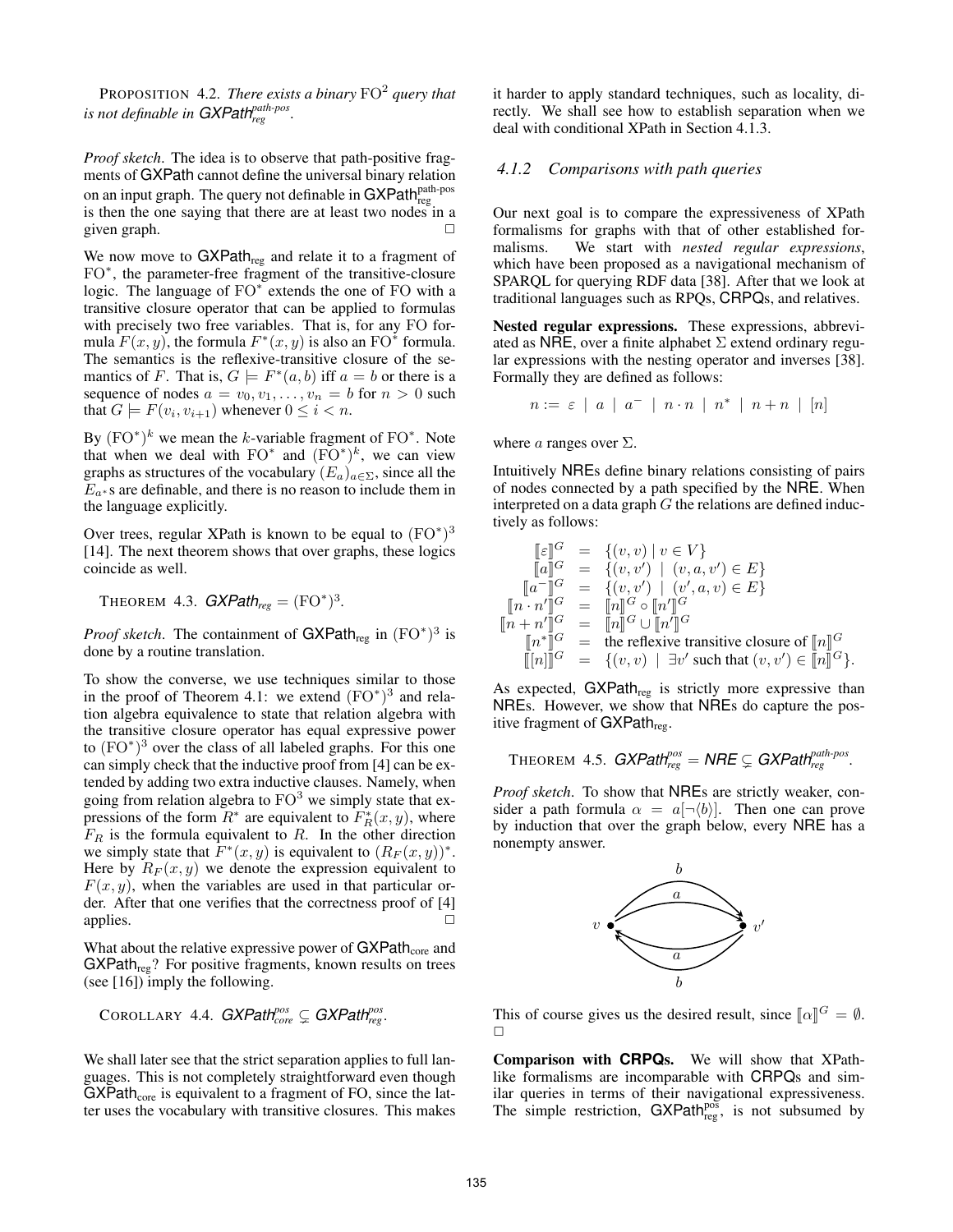CRPQs. In fact it is not even subsumed by unions of twoway CRPQs (which allow navigation in both ways). On the other hand, CRPQs are not subsumed by the strongest of our navigational languages,  $GXPath<sub>reg</sub>$ .

THEOREM 4.6. *CRPQs and GXPath fragments are incomparable:*

- *GXPath<sup>pos</sup>*  $\nsubseteq$  *CRPQ* (even stronger, there are *GXPath*<sup> $\frac{p\delta s}{r\epsilon g}$  *queries not definable by U2CRPQs)*;</sup>
- *CRPQ*  $\nsubseteq$  *GXPath<sub>reg</sub>*.

*Proof sketch*. The first item follows from Theorem 4.5 and the fact that U2CRPQs cannot simulate certain NRE queries [8]. To see the second item, we first show that for every GXPath<sub>reg</sub> expression e there exists an  $\mathcal{L}_{\infty \omega}^3$  formula  $F_e$ equivalent to it. Recall that by  $\mathcal{L}^3_{\infty \omega}$  we mean the infinitary first-order logic that uses only three variables (i.e. extension of  $FO<sup>3</sup>$  with infinite conjunctions and disjunctions). This is done by a standard induction on GXPath<sub>reg</sub> expressions with variable reuse, see, e.g., [31].

Consider now two graphs,  $K_3$  and  $K_4$ , with all edges labeled a. It is well know that they cannot be distinguished by  $\mathcal{L}^3_{\infty \omega}$ since the duplicator has a winning strategy in the 3-pebble game on them. However, they can be distinguished by a CRPQ  $\varphi(x, y)$  that states the existence of nodes z and u and all possible *a*-edges between  $x, y, z, u$  except self-loops.  $\Box$ 

On the other hand, the positive fragment of  $GXPath<sub>core</sub>$  can be captured by unions of two-way CRPQs.

PROPOSITION 4.7. *GXPathpos core* ( *U2CRPQ.*

### *4.1.3 Conditional* GXPath

It was shown in [36] that to capture FO over XML trees, one can use *conditional* XPath, which essentially adds the temporal *until operator*. That is, it expands the core-XPath's  $a^*$  with  $(a[\varphi])^*$ , which checks that the test  $[\varphi]$  is true on an a-labeled path. Formally, its path formulae are given by:

$$
\alpha, \beta \quad := \quad \varepsilon \mid \underline{\hspace{1cm}} \mid a \mid a^- \mid a^* \mid a^{-*} \mid (a[\varphi])^* \mid (a^-[ \varphi])^* \mid
$$
  

$$
[\varphi] \mid \alpha \cdot \beta \mid \alpha \cup \beta \mid \overline{\alpha}
$$

We refer to this language as  $GXPath_{cond}$ . We now show that the FO capture result fails rather dramatically over graphs: there are even positive  $GXPath_{cond}$  queries not expressible in FO.

THEOREM 4.8. *There is a GXPath<sup>pos</sup> query not expressible in* FO*.*

Note that the standard inexpressibility tools for FO, such as locality, cannot be applied straightforwardly since the vocabulary of graphs already contains all the transitive closures  $E_{a^*}$ ; in fact this means that in GXPath<sup>pos</sup> the query asking for transitive closures of base relations is trivially definable, even though it is not definable in FO over the  $E_a$ s. So the way around this is to combine locality with the composition method: we use locality to establish a winning strategy

for the duplicator in a game that does not involve transitive closures, and then use composition to extend the winning strategy to handle transitive closures.

*Proof sketch.* We consider graphs over alphabet  $\{a, b, s, t\}$ , with s, t being labels used to mark nodes between which we shall test reachability. We are interested in the following property P: from a node with an incoming s-edge to the node with an outgoing  $t$ -edge, there is an  $a$ -path such that each node on the path has a b-successor.

We then exhibit two families of graphs,  $G_1^m$  and  $G_2^m$ , over the usual graph vocabulary, so that for each  $m$  we have  $G_m^1 \equiv_m G_m^2$  (i.e., the duplicator has a winning strategy in the usual m-round game), and all the  $G_m^1$ s have property P, and  $G_m^2$ s do not. To do so, we use Hanf-locality and the property that Hanf-locality, with a sufficiently long radius  $(\geq 3^m)$ , implies the  $\equiv_m$  relation (cf. [31]).

We then extend graphs  $G_1^m$  and  $G_2^m$  with a single new node  $v$ that has a-edges to and from every other node. Then a composition argument shows that the  $m$ -round winning strategy of the duplicator extends to the  $m$ -round winning strategy in the game on extended graphs viewed as structures in the vocabulary that includes all the transitive closures. Basically, the duplicator follows the original game on  $G_1^m$  and  $G_2^m$ , and if the spoiler plays the new added node in one graph, then the duplicator responds with the added node in the other graph. What makes it work as a strategy in the extended vocabulary is that in the expanded graphs the interpretations of the transitive closures are easy:  $E_{a*}$  is the total relation and no other relation  $E_x$  has a path of length 2. This implies that the property  $P$  is not FO-definable even in the expanded vocabulary.

But note that P is definable in GXPath<sub>cond</sub> by  $s(a[b])^*[t]$ . So assuming  $GXPath_{cond} \subseteq FO$  we get a contradiction.  $\Box$ 

We can now fulfill our promise and establish separation between GXPath<sub>core</sub> and GXPath<sub>reg</sub>. Since GXPath<sub>core</sub>  $\subseteq$  FO and we just saw a conditional (and thus regular) GXPath query not expressible in FO, we have:

COROLLARY 4.9. *GXPathcore* ( *GXPathreg.*

## 4.2 Expressiveness of data languages

By coupling the basic navigational languages  $-$  GXPath<sub>core</sub> and  $GXPath_{reg}$  – with various possibilities of data tests, such as no data tests, constant tests, equality tests, or both, we obtain eight languages, ranging from  $GXPath<sub>core</sub>$  to  $GXPath_{reg}(c, eq)$ . Recall that adding counting does not affect expressiveness, only the complexity of query evaluation.

The question is then, how do these fragments compare to each other? Basically, each fragment is of the form  $L(t)$ , where  $L$  is the navigational language and  $t$  is the set of allowed data tests. We next show that there are no unexpected interdependencies: that is,  $L(t)$  is strictly less expressive than  $L^{r}(t')$  iff:

1.  $L \subseteq L'$  (in other words,  $L = L'$  or  $L = \text{GXPath}_{\text{core}}$ and  $L' =$  GXPath<sub>reg</sub>),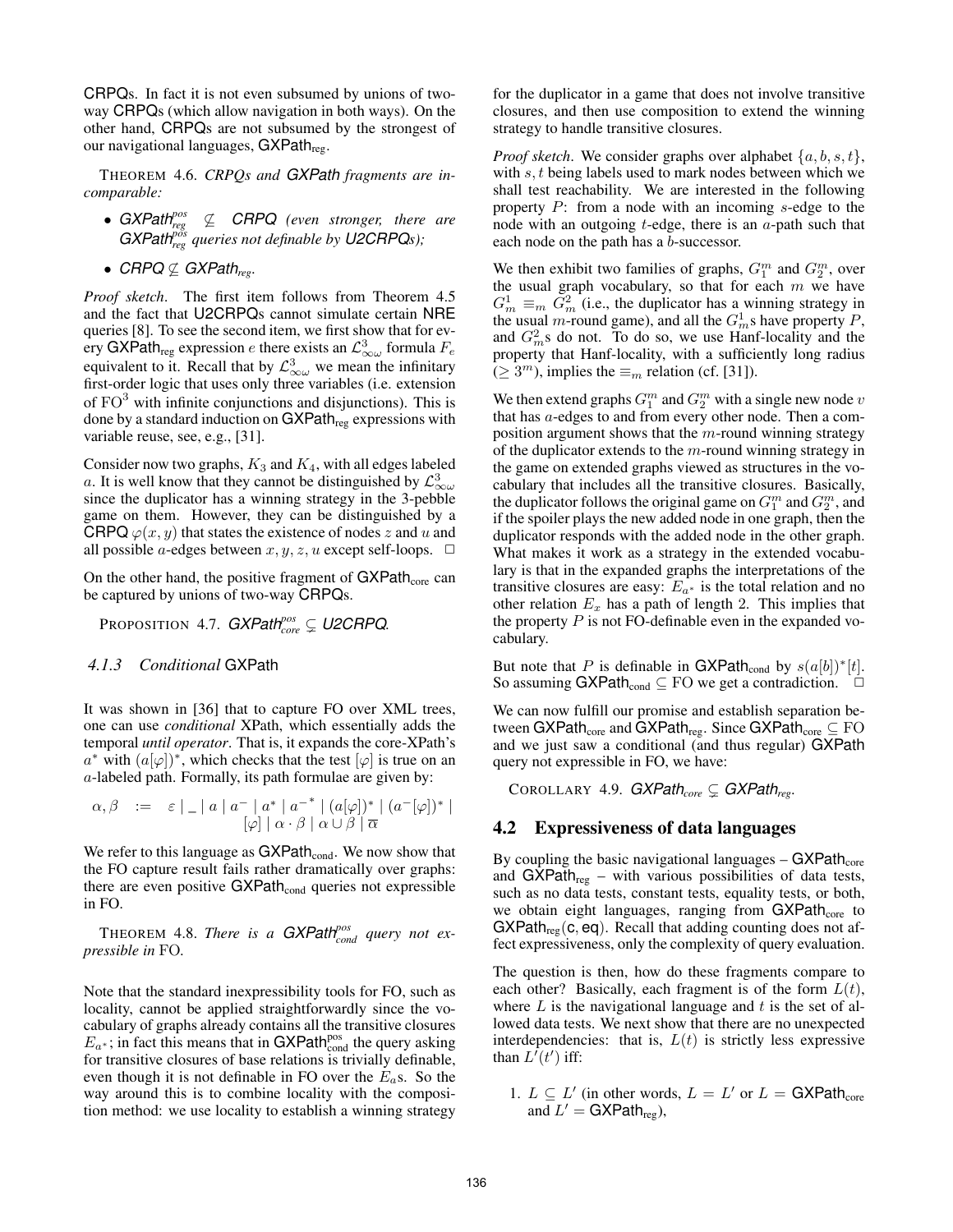2.  $t \subseteq t'$ ; and

3. at least one of the above inclusions is strict (i.e., either  $L = \text{GXPath}_{\text{core}}$  and  $L = \text{GXPath}_{\text{reg}}$ , or  $t \subsetneq t'$ ).

Formally, we state the following.

THEOREM 4.10. *The relative expressive power of graph XPath languages with data comparisons is as shown below:*



*Here a line upwards means that the fragment is strictly contained in the other, while the lack of the line means that the fragments are incomparable.*

*Proof*. The result follows from Corollary 4.9 (for navigational fragments) and the following two observations which show that c tests and eq tests are not mutually definable. Namely, take an alphabet  $\Sigma$  containing letter a. Let c be a fixed data value. Then:

- There is no  $GXPath_{reg}(eq)$  expression equivalent to the GXPath<sub>core</sub>(c) query  $q_c := (= c)$ .
- There is no  $GXPath_{reg}(c)$  expression equivalent to the GXPath<sub>core</sub>(eq) query  $q_{eq} := \langle a = a \rangle$ .

For the first item, simply take two single-node data graphs  $G_1$  and  $G_2$ , with  $G_1$ 's single node holding value c, and  $G_2$ holding a different value  $c^7$ . Hence,  $[\![q_c]\!]^{G_1}$  selects the only<br>node of  $G_1$  while  $[\![q_c]\!]^{G_2} = \emptyset$ . However, a straightforward node of  $G_1$ , while  $[\![q_c]\!]^{G_2} = \emptyset$ . However, a straightforward<br>induction on the structure of expressions shows that for evinduction on the structure of expressions shows that for every GXPath<sub>reg</sub> (eq) query e we have  $[\![e]\!]^{G_1} = [\![e]\!]^{G_2}$ .

For the second item assume that there is an  $GXPath_{reg}(c)$ expression  $ex$  equivalent to  $q_{eq}$ . Take any three pairwise distinct data values  $x, y, z$  that are different from all the constants appearing in  $ex$  and let  $G_1$  and  $G_2$  be as below:



One can show by straightforward induction on  $GXPath_{reg}(c)$  expressions e that use only constants

appearing in ex that  $[\![e]\!]^{G_1} = [\![e]\!]^{G_2}$ . Thus,  $q_{eq}$  cannot be a<br>GYPoth (0) expression since  $[\![g, \cdot]\!]^{G_1}$  of  $[\![g, \cdot]\!]^{G_2}$  $\mathsf{GXPath}_{\mathsf{reg}}(\mathsf{c})$  expression, since  $[\![q_{\mathsf{eq}}]\!]^{G_1} \neq [\![q_{\mathsf{eq}}]\!]^{G_2}$ .

Note that this also shows that  $GXPath_{core} \subsetneq GXPath_{core}(c)$ and GXPath<sub>core</sub>  $\subsetneq$  GXPath<sub>core</sub> (eq).

We saw that for navigational features, core graph XPath captures  $FO<sup>3</sup>$ . The question is whether this continues to be so in the presence of data tests. First, we need to explain how to describe data graphs as FO-structures to talk about FO with data tests.

Following the standard approach for data words and data trees [42], we do so by adding a binary predicate for testing if two nodes hold the same data value. That is, a data graph is then viewed as a structure  $G = \langle V, (E_a, E_{a^*})_{a \in \Sigma}, \sim \rangle$  where  $v \sim v'$  iff  $\rho(v) = \rho(v')$ . To be clear that we deal with FO over that vocabulary, we shall write  $FO(\sim)$ . If we want to talk about constant data tests (i.e.,  $=c$ ), we assume that the FO vocabulary contains constants. In that case we shall refer to  $FO(c, \sim)$ .

It turns out that the equivalence with  $FO<sup>3</sup>$  breaks when we add tests on data that have been seen so far.

 $THEOREM 4.11.$  •  $GXPath_{core}(eq) \subsetneq FO^3(\sim);$ •  $GXPath_{core}(c, eq) \subsetneq \mathrm{FO}^3(c, \sim)$ .

*Proof sketch*. The first containment uses the translation into  $FO<sup>3</sup>$  shown in the proof of Theorem 4.1. For the new data operators, we use the following. If  $e = \langle \alpha = \beta \rangle$  then

$$
F_e(x) \equiv \exists y, z(y \sim z \land F_\alpha(x, y) \land \exists y(z = y \land F_\beta(x, y)))
$$

and likewise for the inequality comparison.

Translation of constants is self-evident.

To prove strictness we show that the FO<sup>3</sup> query  $F(x, y) \equiv$  $x \sim y$  is not definable in GXPath<sub>reg</sub>(c, eq). Note that F defines the set of all pairs of nodes carrying the same data value. The proof of this is implicit in the proof of Proposition  $6.1.$ 

Thus, the standard XPath data tests are insufficient for capturing  $FO<sup>3</sup>$  over data graphs. Nonetheless, there is a simple extension of data tests that lets core graph XPath capture  $FO<sup>3</sup>(\sim)$ ; we shall present it in Section 6.

# 5. COMPLEXITY OF QUERY EVALUA-TION

In this section we investigate the complexity of querying graph databases using variants of GXPath. We consider two problems. One is QUERY EVALUATION, which is essentially model checking: we have a graph database, a query (i.e., a path expression), and a pair of nodes, and we want to check if the pair of nodes is in the query result. That is, we deal with the following decision problem.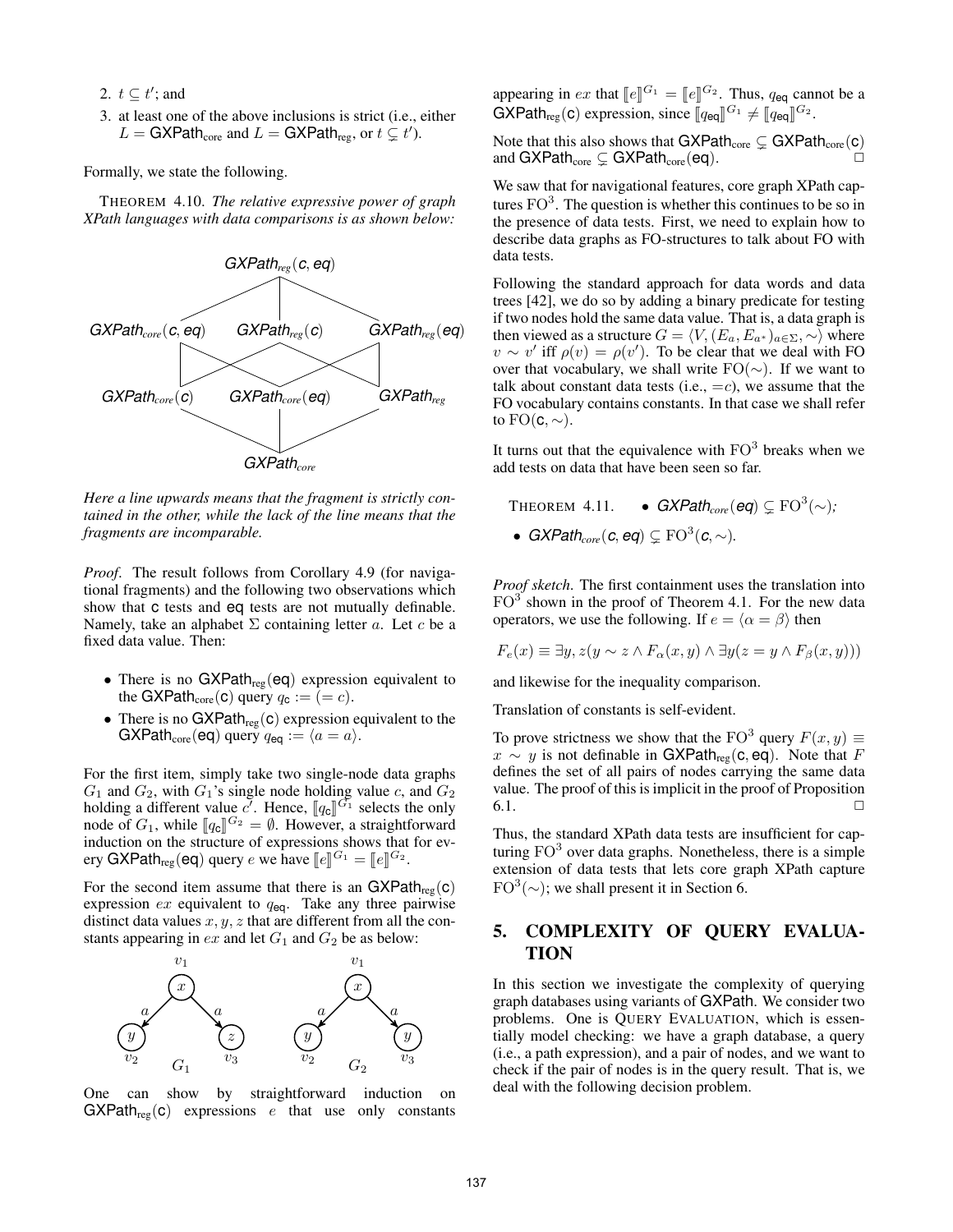| PROBLEM: | <b>OUERY EVALUATION</b>                                                                             |
|----------|-----------------------------------------------------------------------------------------------------|
| INPUT:   | A graph $G = (V, E)$ ,                                                                              |
|          | a path expression $\alpha$ , nodes $v, v' \in V$ .<br>QUESTION: Is $(v, v') \in [\![\alpha]\!]^G$ ? |

The second version we consider is QUERY COMPUTATION, which actually computes the result of a query and outputs it. Normally, when one deals with path expressions, one fixes a context node v and looks for all nodes  $v'$  such that  $(v, v')$ satisfies the expression. We deal with a slightly more general version here, where the context node need not be single.

|         | PROBLEM: OUERY COMPUTATION                          |
|---------|-----------------------------------------------------|
| INPUT:  | A graph $G = (V, E)$ , a path expression $\alpha$ , |
|         | and a set of nodes $S \subseteq V$ .                |
| OUTPUT: | All $v' \in V$ such that there exists a $v \in S$   |
|         | with $(v, v') \in [\![\alpha]\!]^G$ .               |
|         |                                                     |

Note that in both problems we deal with *combined complexity*, as the query is a part of the input.

For measuring complexity, we let  $|G|$  denote the size of the graph and  $|\alpha|$  (resp.,  $|\varphi|$ ) denote the size of the path expression  $\alpha$  (resp., node expression  $\varphi$ ).

The main result of this section is that the combined complexity remains in polynomial time for all fragments we defined in Section 3. Not only that, but the exponents are low, ranging from linear to cubic. Notice that for navigational fragments, the low (and even linear) complexity should not come as a surprise. We noticed that  $GXPath<sub>reg</sub><sup>path-pos</sup>$  is essentially PDL, for which global model checking is known to have linear-time complexity [3, 17]. Also, polynomialtime combined complexity results are known for pure navigational GXPath<sub>reg</sub> from the PDL perspective as well [30].

Our main contribution is thus to establish the low combined complexity bounds for fragments that handle two new features we added on top of navigational languages: *data value comparisons* and *counters*. The former does increase expressiveness; the latter, as already remarked, does not, but it can make expressions exponentially more succinct. Thus, work is needed to keep combined complexity polynomial when counters are added.

For obtaining the linear-time complexities in this section, we assume a total order on the labels of edges. We assume that graphs are represented as adjacency lists such that we can obtain, for a given node  $v$ , the outgoing edges or the incoming edges, sorted in increasing order of labels, in constant time. (We note that the linear-time algorithm from [3] for PDL model checking also assumes that adjacency lists are sorted.) As we said, the following result is immediate from PDL model checking techniques:

FACT 5.1. *Both* QUERY EVALUATION *and* QUERY COMPUTATION *problems for GXPathpath-pos reg can be solved in linear time, i.e.,*  $O(|\alpha| \cdot |G|)$ *.* 

PROOF. Since global model checking for PDL is in linear time [3, 17], it is immediate that QUERY EVALUATION is in time  $O(|\alpha| \cdot |G|)$ . From this, the same bound for QUERY COMPUTATION can also be derived. Given a query  $\alpha$  and a set  $S$ , we can mark the nodes in  $S$  with a special predicate that occurs nowhere in  $\alpha$ . We can then modify query  $\alpha$ and use the algorithm for global model checking for PDL to obtain the required output of QUERY COMPUTATION.

The main upper bound in this section shows that combined complexity of both problems is polynomial for the most expressive language we have: regular graph XPath with counting, constant tests, and equality tests.

THEOREM 5.2. *Both* QUERY EVALUATION *and* QUERY COMPUTATION *problems for #GXPathreg*(*c*, *eq*) *can be solved in polynomial time, specifically, i.e.,*  $O(|\alpha| \cdot |G|^3)$ .

*Proof sketch.* We can do a dynamic programming algorithm that considers the parse tree of  $\alpha$  in a bottom-up fashion and computes, for every subexpression  $\beta$  of  $\alpha$ , the table  $[\beta]$ <sup>G</sup>.<br>For each subexpression  $\alpha$  we store in a bit-vector the nodes For each subexpression  $\varphi$ , we store in a bit-vector the nodes of G that match  $\varphi$ .

When we see a subexpression of the form  $\beta^{n,m}$ , we compute the adjacency matrix representation of  $[\![\beta]\!]^G$  and compute  $[\![\beta]\!]^G$  by using fast squaring methods. This approach is  $[\![\beta^{n,m}]\!]^G$  by using fast squaring methods. This approach is<br>similar to the one used for regular expressions with counters  $\int_{\text{F}}$  is  $\int$  is the squaring methods. This approach is similar to the one used for regular expressions with counters  $(cf. [33]).$ 

The algorithm for Theorem 5.2 is based on connectivity matrix multiplications for dealing with the counters. If the queries do not have counters, we can evaluate them more efficiently because we can avoid matrix multiplications. This allows us to drop data complexity from cubic to quadratic.

THEOREM 5.3. *Both* QUERY EVALUATION *and* QUERY COMPUTATION *problems for GXPathreg*(*c*, *eq*) *can be solved in polynomial time, specifically, i.e.,*  $O(|\alpha| \cdot |G|^2)$ *.* 

The algorithm in the proof for Theorem 5.3 actually computes the entire relation  $\llbracket \alpha \rrbracket^G$ . Since the size of this relation can be quadratic in the worst-case, a significantly faster alcan be quadratic in the worst-case, a significantly faster algorithm for computing  $\llbracket \alpha \rrbracket^G$  cannot be expected.

A result related to Theorem 5.3 is shown in [30]. Here the combined complexity is investigated for an extension of PDL which includes the complement operator and contextfree path expressions, and a model-checking algorithm based on adjacency matrix operation is presented. The algorithm from [30] uses time  $\tilde{O}(|\varphi|^2 \cdot |V|^5)$ , where  $|V|$  is the number of nodes in G.

Finally, we give a fragment that takes data value comparisons into consideration and still permits linear-time query evaluation and computation. We do so by noticing that using only constant tests (as opposed to equality tests) does not introduce extra complexity for evaluation of path-positive GXPath. Since the latter is essentially PDL, we get an algorithm that is linear in both the query and the data. That is, we have the following.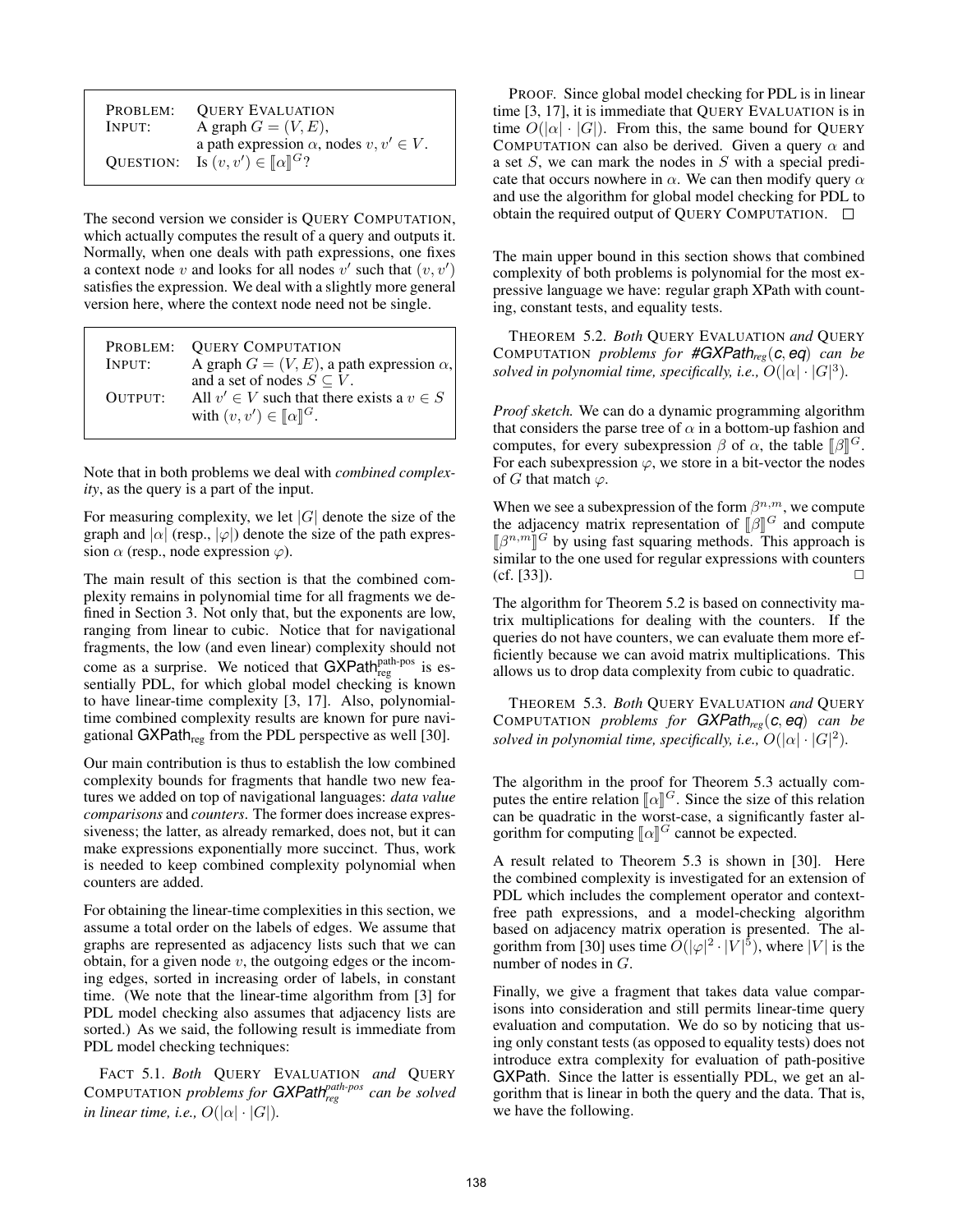THEOREM 5.4. *Both* QUERY EVALUATION *and* QUERY COMPUTATION *problems for GXPathpath-pos reg* (*c*) *can be solved in linear time, i.e.,*  $O(|\alpha| \cdot |G|)$ *.* 

## 6. BEYOND XPATH TESTS

We have seen previously that the equivalence of core graph XPath and  $FO<sup>3</sup>$  established for pure navigational fragments does not extend to data tests, as  $GXPath_{core}(eq) \subseteq$  $FO^{3}(\sim)$ . This naturally leads to a question: what can be added to data tests to capture the full power of  $\mathrm{FO}^3$ ?

The answer to this is to add a different type of *equality comparison*, not present in XPath but used previously to enhance the power of RPQs and CRPQs [32]. These are defined by adding two expressions to the grammar for  $\alpha$ : one is  $\alpha =$ , the other is  $\alpha_{\neq}$ . Semantics, over data graphs, is

$$
\begin{bmatrix} \alpha = \end{bmatrix}^G = \{ (v, v') \in [\![\alpha]\!]^G \mid \rho(v) = \rho(v') \} \n\llbracket \alpha \neq \rrbracket^G = \{ (v, v') \in [\![\alpha]\!]^G \mid \rho(v) \neq \rho(v') \}
$$

In other words, we test whether data values at the beginning and at the end of a path are the same, or different. Such an extension is denoted by ∼, i.e. we talk about languages  $GXPath(\sim)$  (with the usual sub- and superscripts).

The first observation is that these tests indeed add to the expressiveness of the languages.

PROPOSITION 6.1. *The path query*  $a_$ *=, for*  $a \in \Sigma$ *, is not definable in GXPathreg*(*c*, *eq*)*.*

Note that this query,  $a_{\pm}$ , is definable on trees by the  $GXPath_{core}(eq)$  query  $\left[\langle \varepsilon = a \rangle\right] \cdot a \cdot \left[\langle \varepsilon = a^{-} \rangle\right]$ . This is because the parent of a given node is unique. However, on graphs this is not always the case, and thus new equality tests add power.

The proof (omitted here) shows that, even though  $GXPath_{reg}(c, eq)$  can test if a node has an a-successor with the same data value by the means of expression  $\langle \varepsilon = a \rangle$ , which will return the set  $\{v \in V \mid \exists v' \in V \mid (v, v') \in V\}$  $\llbracket a_{\equiv} \rrbracket^G$ , it has no means of retrieving that specific successor sor.

With the extra power given to us by the equality tests, we can capture  $FO^3$  over data graphs.

THEOREM 6.2. 
$$
GXPath_{core}(\sim) = \text{FO}^3(\sim)
$$
.

*Proof sketch*. We follow the technique of the proof of Theorem 4.1. All of the translations used there still apply. The proof that relation algebra is contained in the language  $GXPath_{core}(\sim)$  is the same as without data values. We only have to add conversion of the new symbol  $\sim$ : if  $R = \sim$ , then  $e = \varepsilon \cup (\overline{\varepsilon})_{\equiv}.$ 

For the other direction we have to show how to translate new path expressions  $\alpha_{\pm}$  and  $\alpha_{\neq}$  into  $\text{FO}^3(\sim)$ . This is done as follows: if  $e = \alpha$  then  $F_e(x, y) \equiv F_\alpha(x, y) \wedge x \sim y$  and likewise for inequality. The equivalences easily follow. Now the theorem follows from the equivalence of relation algebra and  $FO<sup>3</sup>$  [43].  $[43]$ .

From this we know that every  $GXPath_{core}(eq)$  query can be expressed in GXPath<sub>core</sub>(∼). We can also perform such a transformation explicitly. It is not difficult to see that every node expression of the form  $\langle \alpha = \beta \rangle$  is equivalent to  $GXPath_{core}(\sim)$  expression  $\langle \alpha \cdot (\alpha^- \cdot \beta) \rangle = \cdot \beta^- \cap \epsilon \rangle$ , and similarly for  $\neq$ .

### *Query evaluation in the extended fragment.*

We have added new features to the language. They increased its expressiveness, so the question arises whether the complexity of query evaluation (and query computation) suffers from this addition. The good news is that even with this addition, we retain polynomial combined complexity of both query evaluation and query computation, still with a lowdegree polynomial.

THEOREM 6.3. *Both* QUERY EVALUATION *and* QUERY COMPUTATION *problems for GXPathreg*(*c*, *eq*, ∼) *can be solved in polynomial time, specifically in time*  $O(|\alpha| \cdot |G|^2)$ .

*Proof sketch*. The algorithm is similar to the one of Theorem 5.3, which computes a table  $\left[\beta\right]^G$  for every path subex-<br>pression  $\beta$ . We now alter it so that, every time when we meet pression  $\beta$ . We now alter it so that, every time when we meet a subexpression of the form  $\beta$ <sub>=</sub>, we walk through the table for  $\llbracket \beta \rrbracket^G$  and remove all tuples with different data values,<br>thus obtaining a table for  $\llbracket \beta \rrbracket^G$ . We proceed similarly for thus obtaining a table for  $[\![\beta_2]\!]^G$ . We proceed similarly for  $[\![\beta_1]\!]^G$  $[\beta_{\neq}]\mathbb{G}$ .  $G$ .

# 7. CONCLUSIONS

After conducting the study of XPath-like languages over graph databases, our main conclusion is that they were perhaps unfairly overlooked as potential query languages. And indeed, some practitioners do attempt to use them [13, 26] probably following the intuition that such languages should behave well in the graph database context.

Our goal was to provide a theoretical foundation for this intuition. We did it by studying the expressiveness and complexity of various XPath formalisms over graph databases. Our languages included purely navigational features, to which one could add any of several features for handling data stored in graph databases. The navigational features corresponded to core and regular flavors of XPath, while data tests included different comparisons of data values: either XPath-like based on standard node tests, or more advanced, doing tests involving endpoints of paths.

We showed that the languages correspond to typical yardsticks for relational and XML languages. The navigational power of the core language captures  $FO^3$ , and this continues to be so with the most advanced data test (although typical XPath data tests fall short of the full FO power). For fragments based on regular XPath, we had correspondence with a three-variable fragment of the transitive closure logic.

We showed that the languages fit in well with some of the features proposed for SPARQL, the language for query